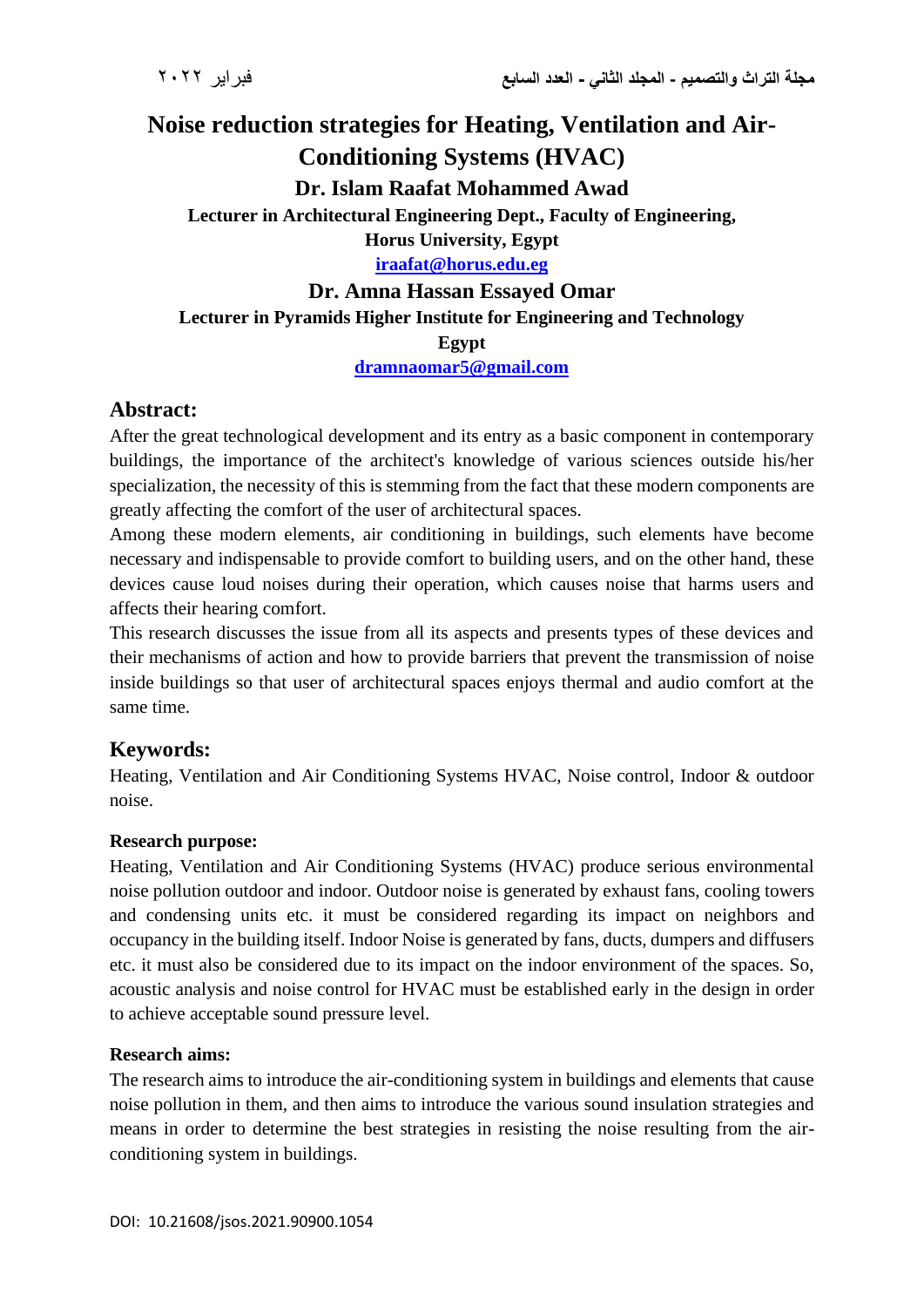## **Research problem:**

Air conditioning devices in buildings have become necessary and indispensable to provide thermal comfort to building users, and on the other hand, these devices cause loud noises during their operation, which causes noise that harms users and harms their hearing comfort.

## **Research methodology:**

The research follows the inductive approach in monitoring the most important types of equipment used in the refrigeration and air conditioning system, then an analytical approach to the outputs of these devices and how to control them by means and different insulation strategies.

## **1. Fundamentals of the noise:**

Noise is any unwanted sounds, level of annoyance depends not only on the quality of the sound, but also on our attitude towards it, as any perceived sound that is objectionable to a human being. Noise is broadband sound, without distinguishable frequency characteristics, such as the sound of waterfalls. This definition is appropriate when one sound is used to mask another, as when controlled sound level radiated into a room from a well-designed air-conditioning system is used to mask or hide low level intrusive sounds from adjacent spaces to increase privacy. This sound is called noise, but not in the context of unwanted sound; rather, it is a broadband, bland sound that is frequently unobtrusive. In examining building acoustics, it is mainly concerned with sound vibrations through the air, whereas in the subject of noise control we are equally concerned with vibrations transmitted through solid materials such as pipe work, concrete plinths and building structures. (Thompson 2017)

# **2. Sound Power vs. Sound Pressure:**



**Table 1: Sound Power vs. Sound Pressure (Vorländer 1995)**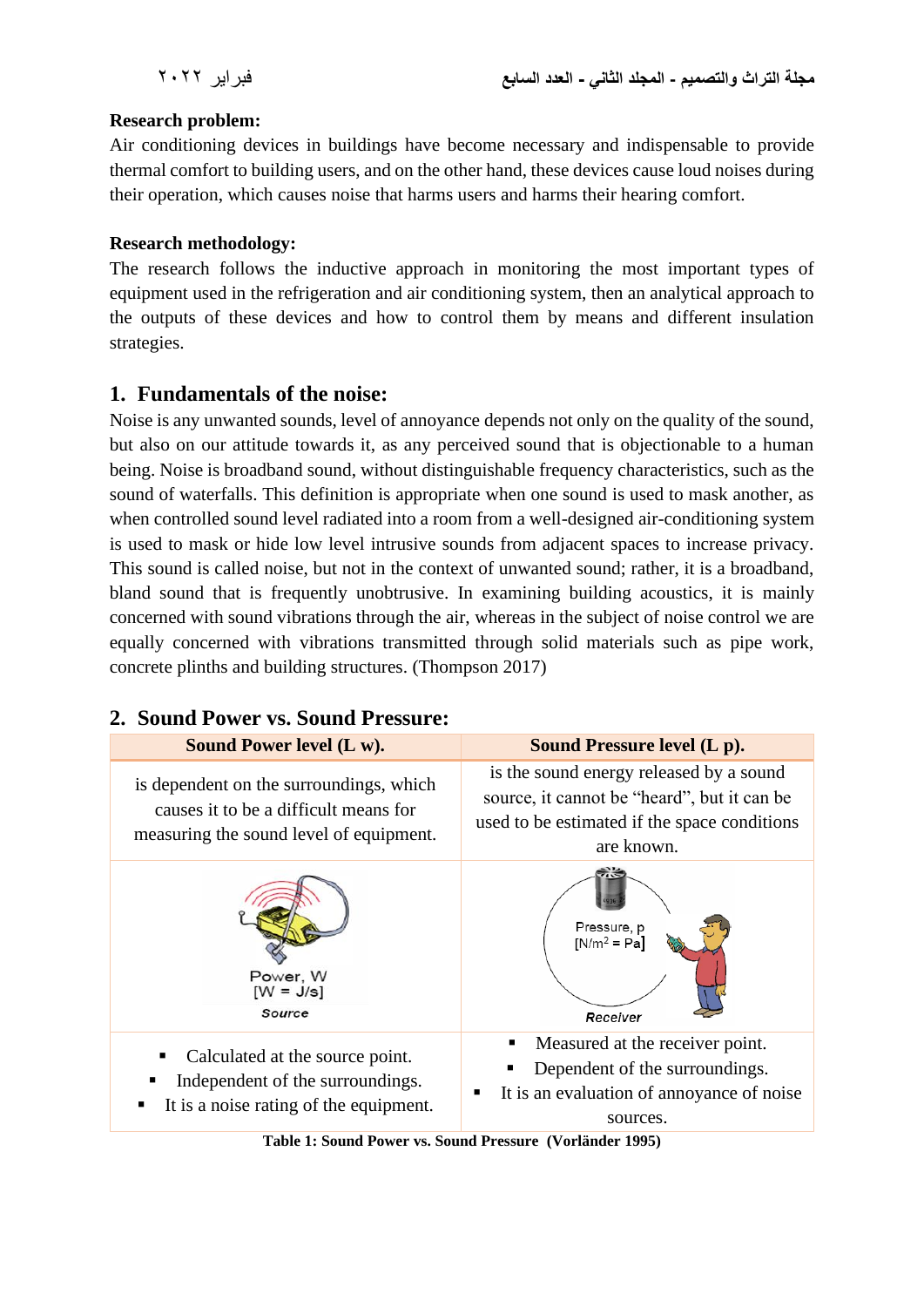# **3. Types of Noise:**

There are many types of noise, but in HVAC acoustical analysis we will focus on two types of noise:



## • **Outdoor Noise**

Outdoor noise is the noise produced from the equipment located outdoor of the HVAC equipment. The outdoor HVAC equipment are:



#### • **Indoor Noise**

Indoor noise is the noise produced from the indoor HVAC equipment's. This equipments are located inside buildings. The indoor HVAC equipment's are: (Sikora 2021)



**Pic2: Types of indoor noise sources**

# **4. Basic classes of insulation materials:**

Two classes of materials are often used for engineering noise control:

# Materials used for noise control



**Pic3 Materials used for noise control, done by the researcher.**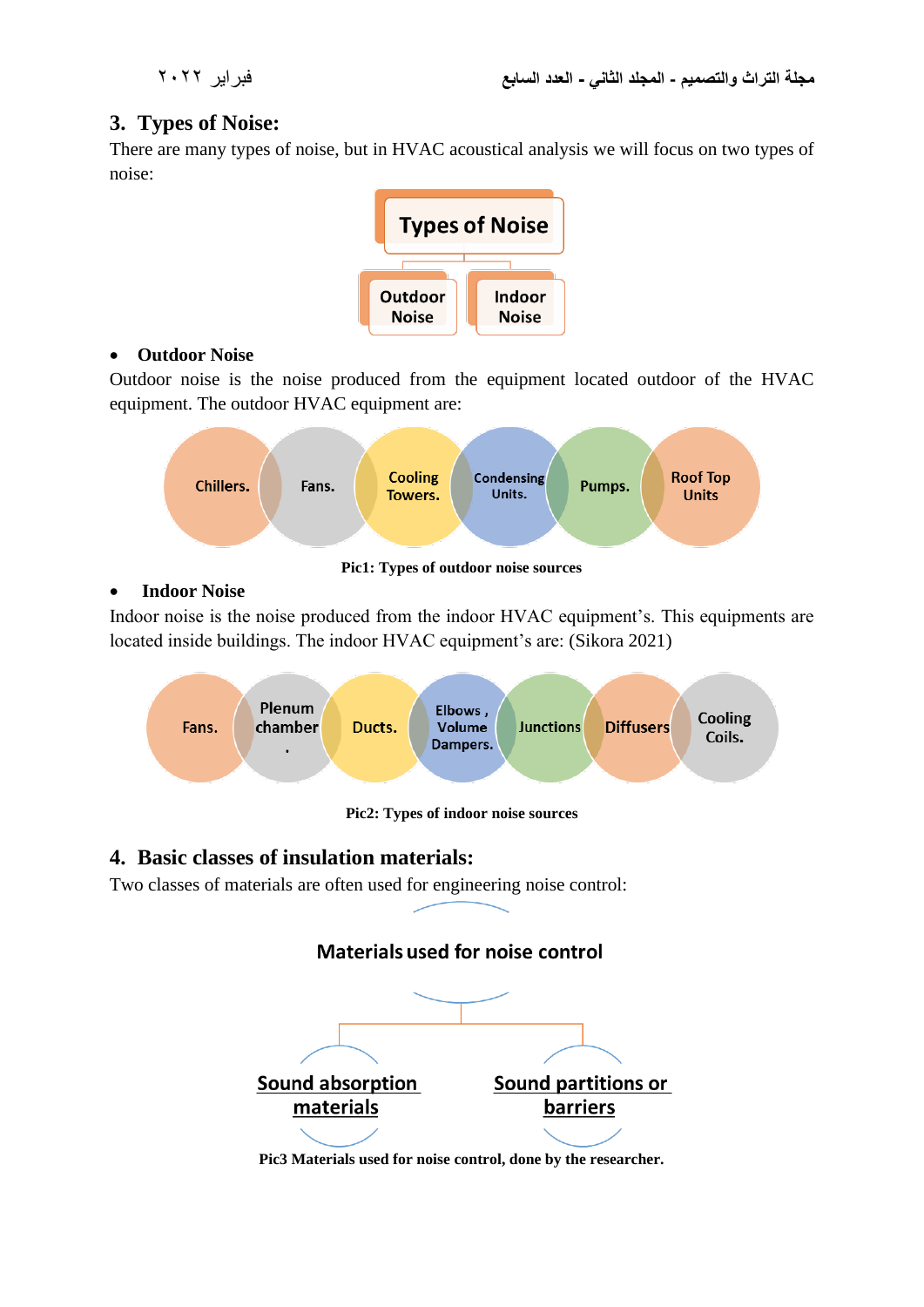#### • **Sound absorption materials:**

They are the materials that absorb sound; reduce reflections from surfaces and decrease reverberation within spaces. Sound absorbing materials are usually fibrous, lightweight and porous.

## • **Sound partitions or barriers:**

They reduce sound transmission between adjacent spaces. These materials are usually nonporous and a good reflector of sound. A sound barrier material is a poor absorber of sound and an absorbent material is a poor barrier, the most common types of absorbing materials are rock wool, fiberglass, cloth, polyurethane and cellulose fibers. All these materials are different in a sense that these do not absorb sound of all frequencies equally well. Sound absorption is influenced by factors such as material density thickness and, in case of fibrous insulation products, fiber size and diameter, generally fine small diameter fibers will give superior absorption than coarser fiber blends. (Domínguez-Muñoz, F., Anderson, B., Cejudo-López, J. M., & Carrillo-Andrés, A. 2010)

# **5. Sound Absorbion Coefficient (SAC)**

The sound absorption coefficient indicates how much of the sound is absorbed by the material over a range of frequencies.

## • **Mean Absorption Coefficient**

The mean absorption coefficient for the room can be expressed as:  $am = A/S$ Where:  $\cdot$  am = mean absorption coefficient

- A = the absorption of the room  $(m^2 \text{ sabin})$
- S = total surface in the room  $(m^2)$

A room acoustic characteristic can be calculated with the formulas above, or estimated for typical rooms. The table below gives mean sound absorption coefficient values and reverberation time for some typical rooms:

| <b>Typical room</b>                     | <b>Room</b><br><b>Characteristics</b> | <b>Reverberation</b><br><b>Time</b> | <b>Mean Sound</b><br><b>Absorption</b><br><b>Coefficient</b> |
|-----------------------------------------|---------------------------------------|-------------------------------------|--------------------------------------------------------------|
| Radio and TV studio                     | Very Soft                             | 0.40                                | 0.2 < Ta < 0.25                                              |
| Restaurant, Theater<br>and Lecture Hall | Soft                                  | 0.25                                | 0.4 < Ta < 0.5                                               |
| Office, Library, Flat                   | Normal                                | 0.15                                | 0.9 < Ta < 1.1                                               |
| Hospital, Church                        | Hard                                  | 0.10                                | 1.8 < Ta < 2.2                                               |
| Large church,<br>Factory                | Very Hard                             | 0.05                                | 2.5 < Ta < 4.5                                               |

**Table 2: A room acoustic characteristics (Vorländer 1995)**

The mean sound absorption coefficient should be calculated when more accurate values are needed.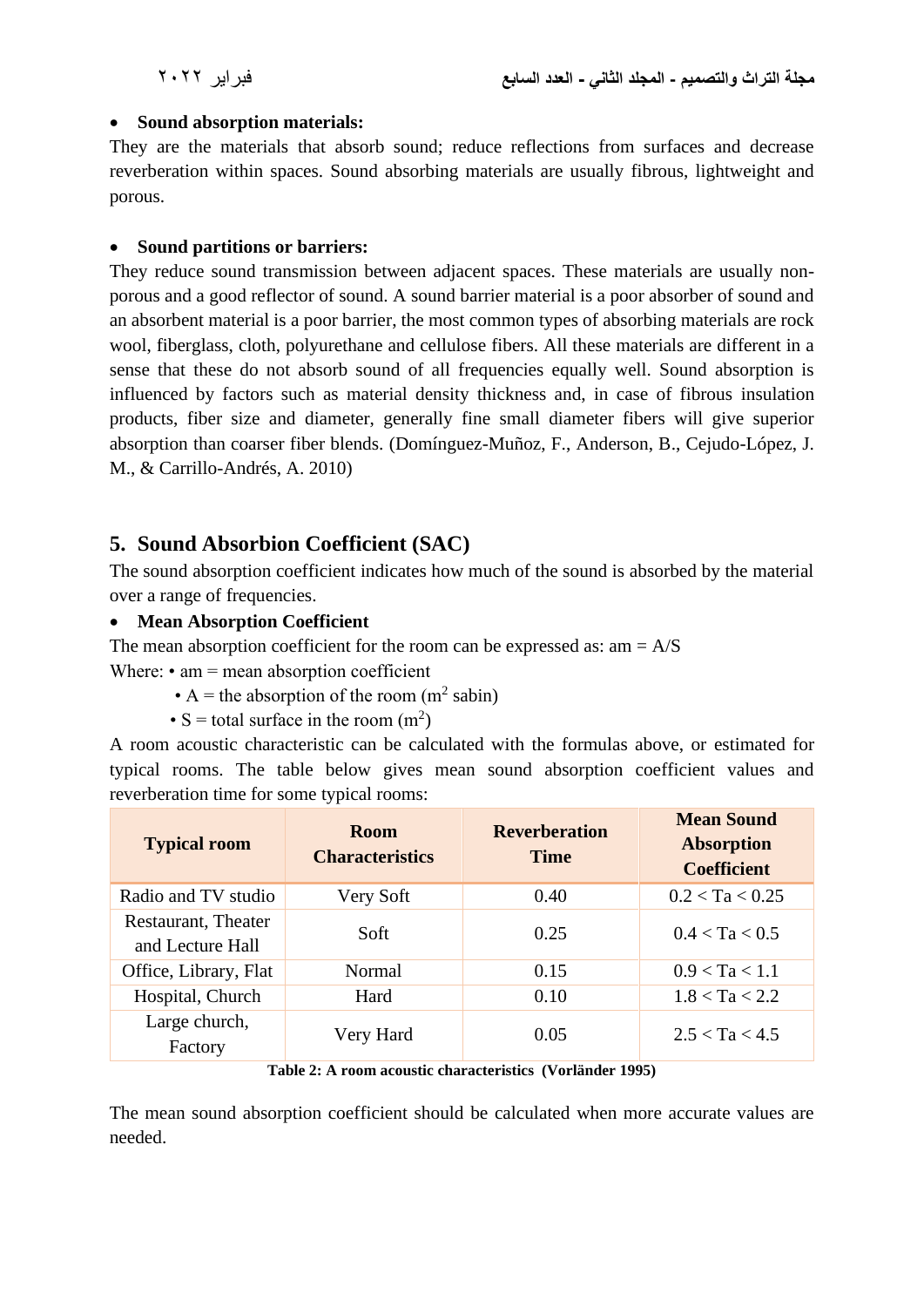## • **Noise Reduction Coefficient (NRC)**

In sound absorption applications the term NRC is often used as a performance indicator of how absorptive a measure is. The higher the NRC, the greater will be the sound absorption at those frequencies. (Nor, M. J. M., Jamaludin, N., & Tamiri, F. M. 2004)

# **6. Partitions, barriers & enclosures:**

Partitions, barriers and enclosures are the products used for restricting the passage of an airborne acoustic disturbance from one side to the other. These are nonporous and dense materials often having the structural properties. Typical barrier materials are steel, lead, plywood, gypsum wallboard, glass, brick, concrete, concrete bloc etc. The quantity used to rate a sound attenuating material is transmission loss in d B. The sound transmission loss for different materials is given in the table below: (Bhatia 2014)

|                                                                         | <b>Thickness</b> | <b>Surface</b>            | <b>Sound Transmission Loss (dB)</b> |               |                |  |
|-------------------------------------------------------------------------|------------------|---------------------------|-------------------------------------|---------------|----------------|--|
| <b>Material</b>                                                         | (mm)             | <b>Density</b><br>(kg/m3) | $125$ Hz                            | <b>500 Hz</b> | <b>2000 Hz</b> |  |
| <b>Plaster Brick</b><br>Wall                                            | 125              | 240                       | 36                                  | 40            | 54             |  |
| Compressed<br>Strawboard                                                | 56               | 25                        | 22                                  | 27            | 35             |  |
| Acoustic panel<br>(Sandwiched)<br>type steel sheet<br>with fiber glass) | 50               | 27                        | 19                                  | 31            | 44             |  |
| Chipboard                                                               | 19               | 11                        | 17                                  | 25            | 26             |  |
| Plaster board                                                           | 9                | 7                         | 15                                  | 24            | 32             |  |
| Plywood                                                                 | 6                | 3.5                       | 9                                   | 16            | 27             |  |

**Table 2: The sound transmission loss for different materials (Bhatia 2014)**

## • **Noise Points in HVAC Systems:**

Sound and vibration are created by a source, they are transmitted along one or more paths and reach a receiver. It is important to know which of these paths is most likely to cause acoustical problems so that it can be dealt with in the design phase of the project. The design of ducted HVAC systems must address five distinct but related issues. (Magrans 1993)



**www.ashraeqatar.com%2Fimages%2FASHRAE\_Qatar\_Oryx\_Chapter\_R1.pdf**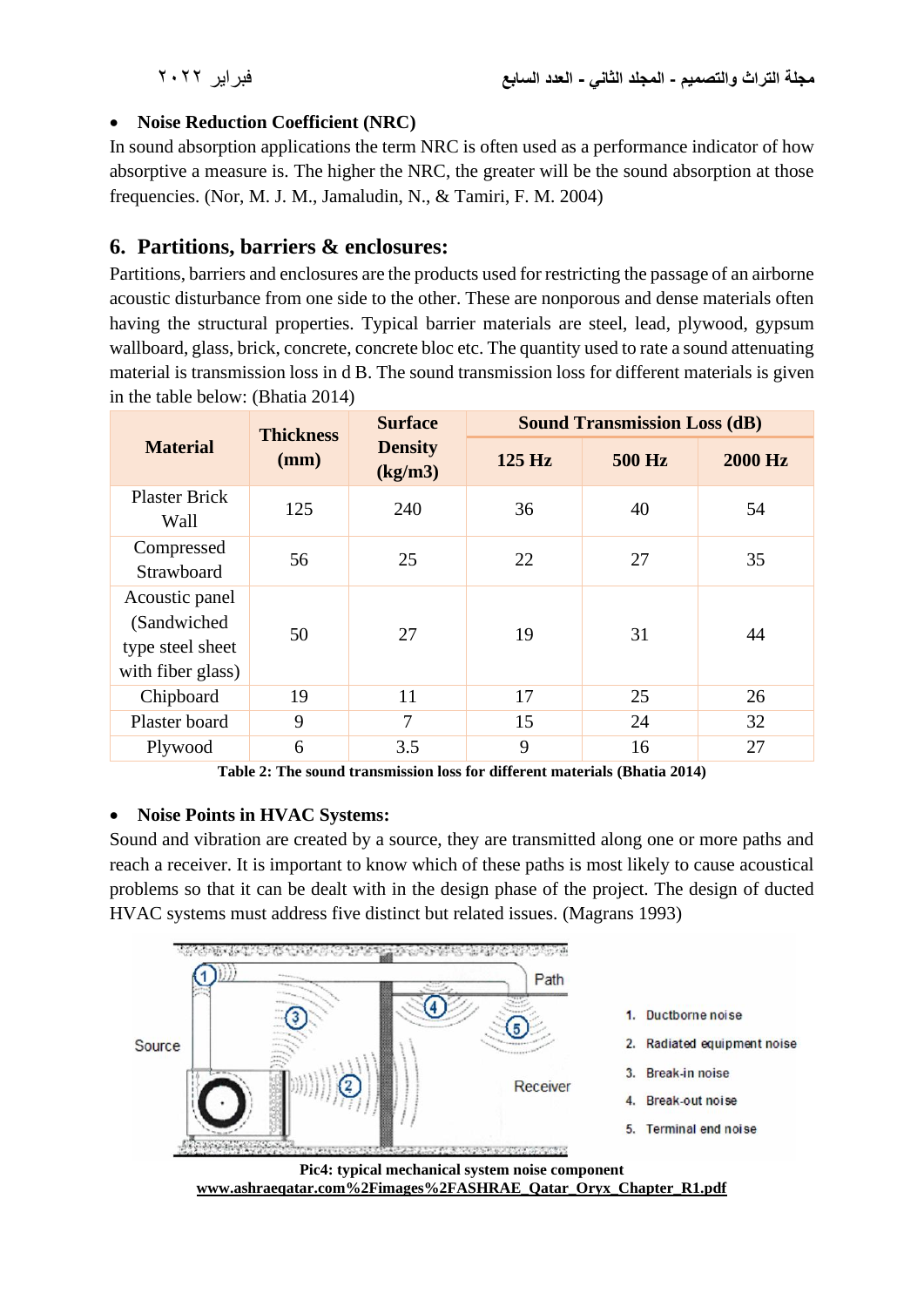#### • **Noise reduction strategies in HVAC systems:**

In HVAC systems, the source of noise is a combination of different processes, such as mechanical noise from fan(s), pump(s), compressor(s), motor(s), control dampers, VAV boxes and air outlets such as diffusers, grilles, dampers and registers. The HVAC noise that ultimately reach indoor space is made up of: (Magrans 1993)



#### • **Reducing noise transmission from outdoor machines:**

Sound enclosures, barriers and partitions reduce sound transmission between adjacent spaces. Complete Enclosures when a noise reduction of 20dB (A) or more is required, it is generally necessary to use a complete enclosure especially if the noise problem is a result of air-borne noise transmission. The enclosure should be internally lined with 2-inch-thick sound absorbing material (e.g. fiber glass). Ventilation of enclosures should not be overlooked as most equipment, such as motors, air cooled condensers or cooling towers require an adequate air supply either to prevent overheating or to enable them to function efficiently. Partial Enclosures are structures erected around a source of noise, but not fully enclosing the source and leaving space for natural ventilation, which will be effective only when there is no line of sight between the noise source and the receiver. The use of partial enclosures has advantages over complete enclosures in terms of cost, accessibility, and ventilation, but design and construction should be done carefully. Ideally, a reduction of up to 20dB (A) can be achieved. (Cowan 2014)



**Pic5: partial enclosure (Cowan 2014)**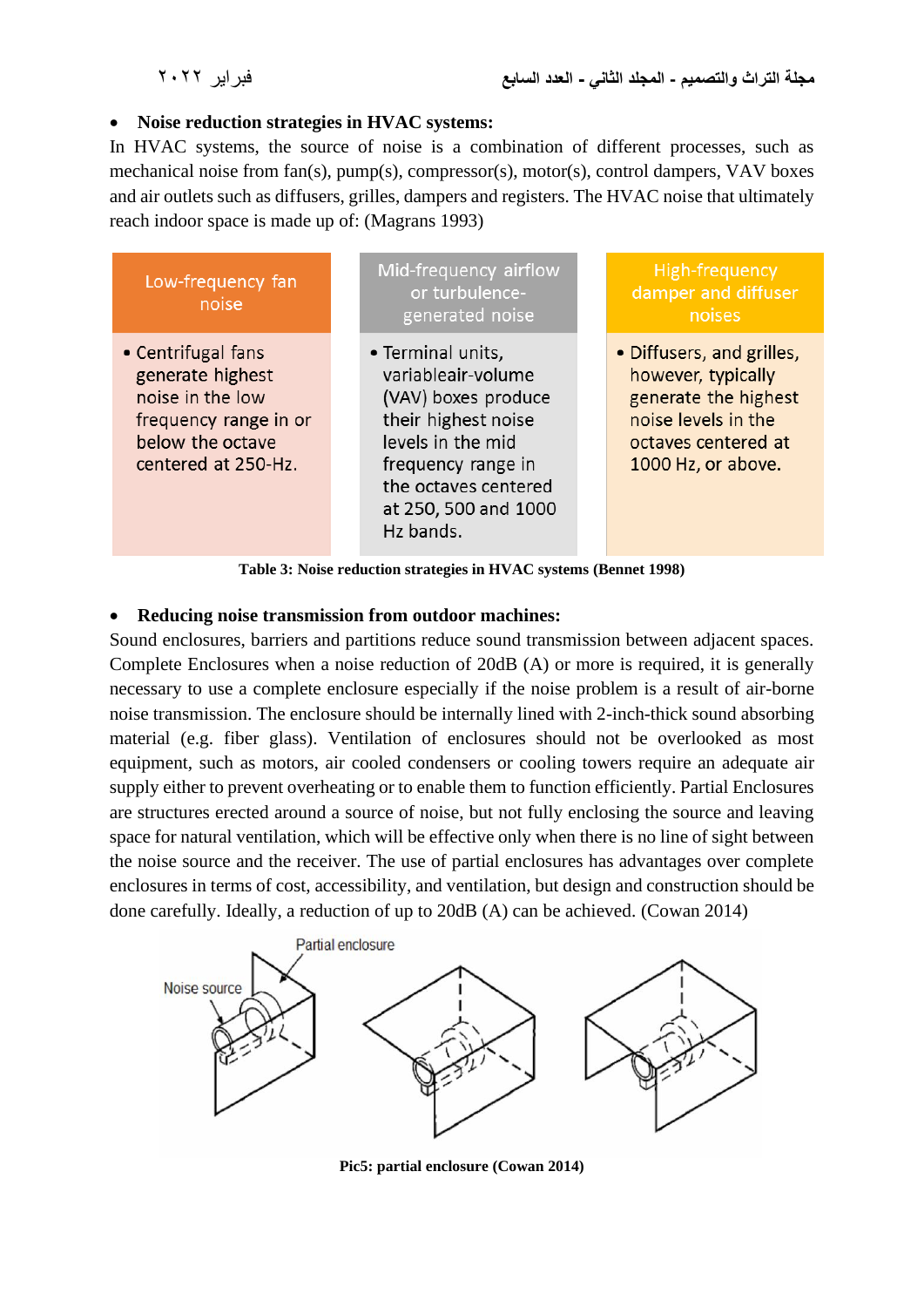# **7. Barriers:**

To be effective, an acoustic barrier needs to be placed as close as possible either to the noise source or the receiving position. There should be no gap or joint in the barrier through which noise will leak. The surface density of the barrier must be at least  $10\text{kg/m}^2$ . Ideally, the length of the barrier should be at least 5 times its height. Line of sight between the source and the receiver must be cut off completely. A reduction of noise level of between 5dB (A) to 10dB (A) can generally be resulted. Noise reduction will be greater if the barrier is lined with sound absorbing material at the surface of the barrier facing the noise source or is extended as high as possible above the line of sight. (D Duhamel & V. W Sparrow 2015)



**Pic6: Barriers (D Duhamel & V. W Sparrow 2015)**

## • **Types of Barriers:**

There are four types of barriers in order to attenuate noise emitted from HVAC: infinite barrier, finite barrier, edge of a building and a screen. Infinite barrier and the edge of the building have almost the same algorithm. Therefore, finite barrier and the screen have almost the same algorithm (Picture 7.8.9). Infinite barrier is the best because it is surrounding the equipment on all four sides or often three sides. (Kurze 1974)



**Pic7: Infinite Barrier (Kurze 1974) Pic 8: Finite Barrier (Kurze 1974)**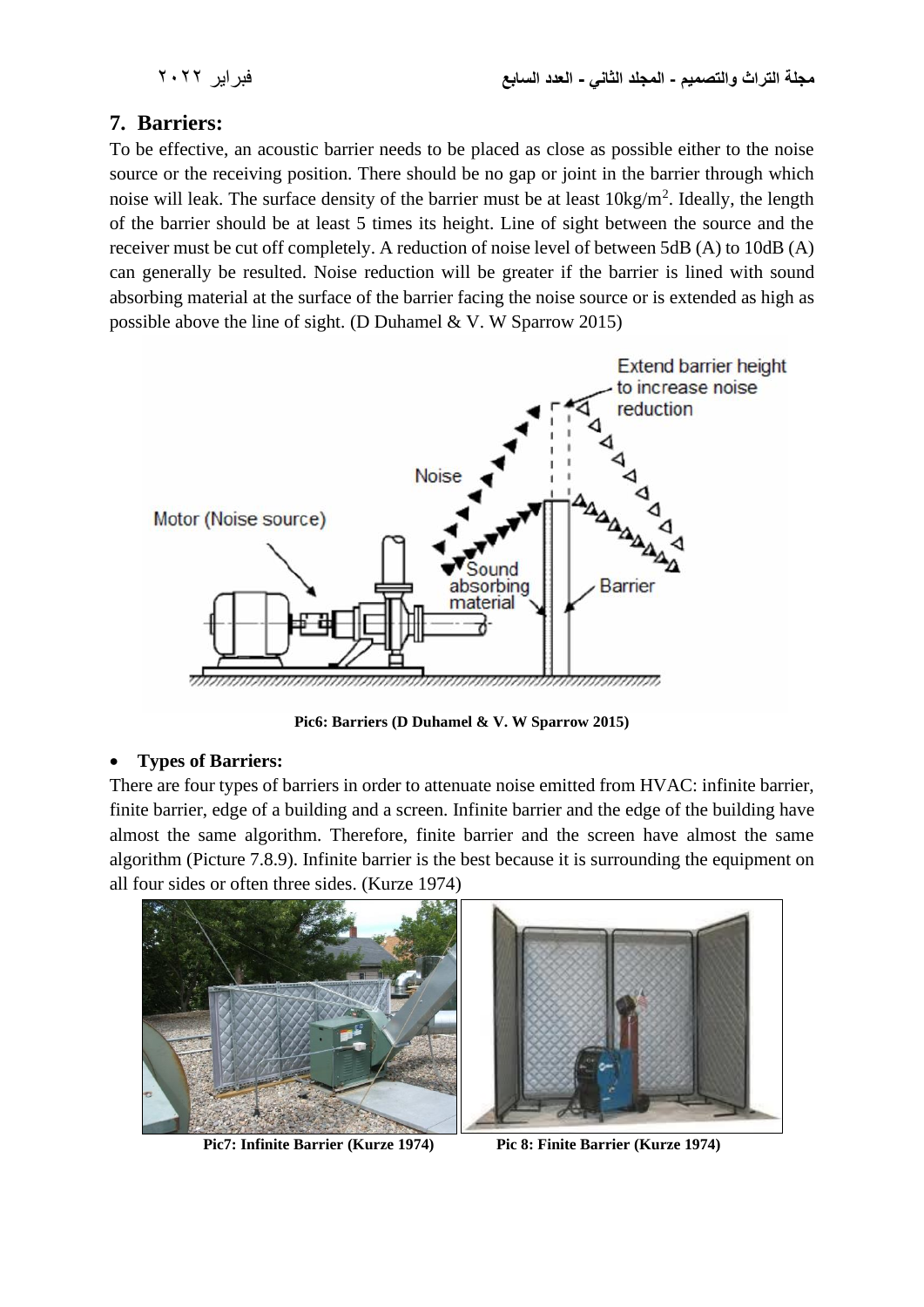

**Pic9: Edge of a Building (Kurze 1974)**

• **Barrier Design Considerations: Barrier Height:**

 $Optimum = H_{bar} = 4 * h_{los}$ 

#### **Barrier Width:**

The best sound barriers surround the equipment on all four sides, but when the barrier is opened:

$$
Optimum = W_{bar} = 6*H_{bar}
$$

#### **Barrier Location:**

Very close to the receiver or the source. (160 degree at least). Barrier Absorption Material and its side: At source side. (Q Li, D Duhamel, Y Luo, H Yin 2020)



**Pic10 Barrier Location (Q Li, D Duhamel, Y Luo, H Yin 2020)**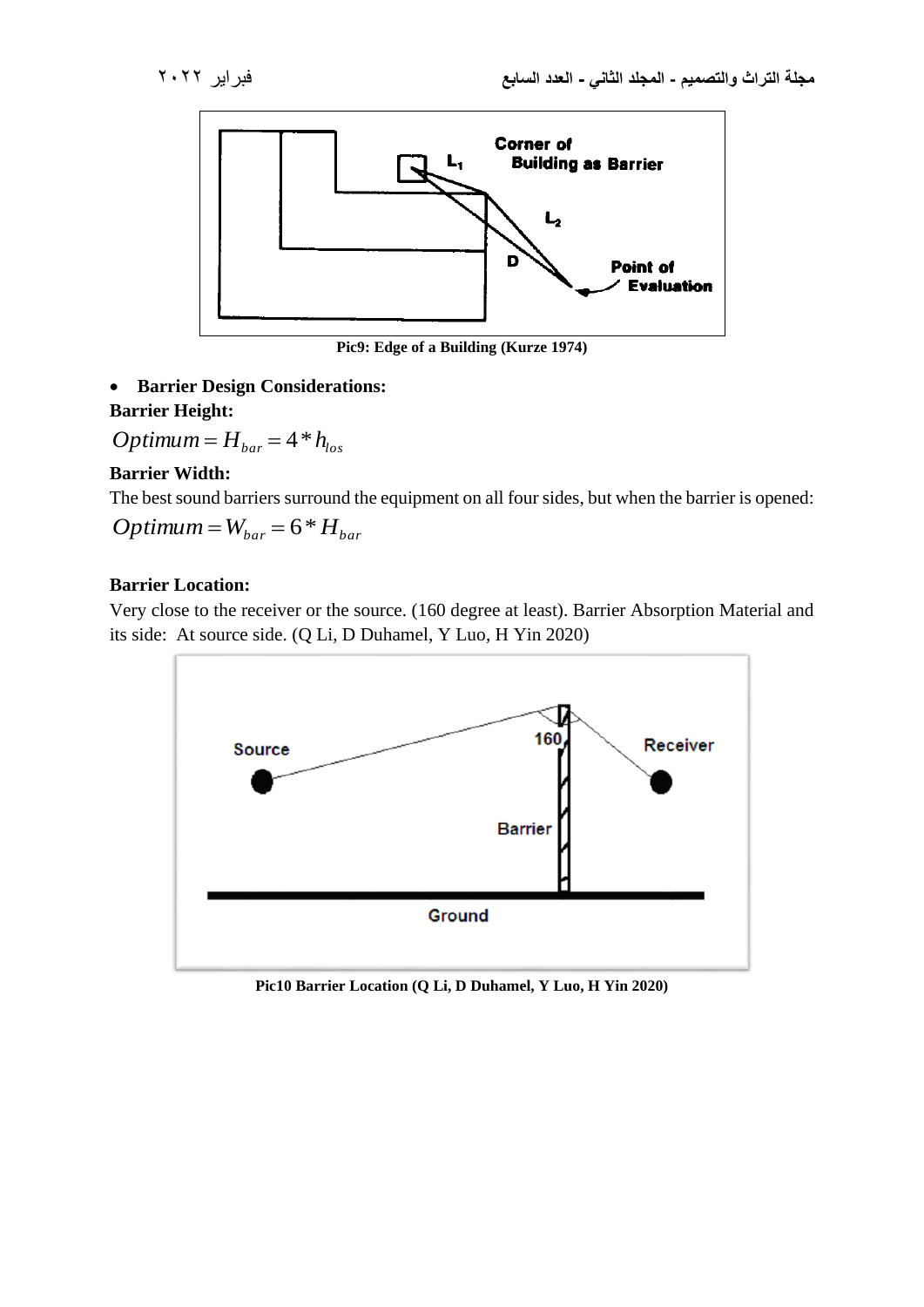# 8. **Strategies for Outdoor and Indoor HVAC Noise Control:**

| <b>A-Strategies for Outdoor HVAC</b><br><b>Noise Control by</b> | <b>B-Strategies for Outdoor HVAC Noise</b><br><b>Control by</b>                                                                |
|-----------------------------------------------------------------|--------------------------------------------------------------------------------------------------------------------------------|
| Acoustic design of barrier.<br>Acoustic enclosures.             | By Acoustic design of lining ducts.<br>$\bullet$<br>By Acoustic design of silencer.<br>By Reduction of fan speed.<br>$\bullet$ |
| 19.8                                                            |                                                                                                                                |

**Table4: Strategies for Outdoor and Indoor HVAC Noise Control (by the researcher)**

## **In addition to that:**

■ Establishment of HVAC system according to Refrigerating and Air-Conditioning Egyptian Code **[5, 6].** (HBRC 2011) (HBRC, Study Of Noise Emitted From HVAC Systems And Noise Control Techniques: Report 1 2010)

■ The total sound pressure level at outdoor or indoor must be according to the standards Tables (5,6).

| Space                                        | RC(N)            | NC               |
|----------------------------------------------|------------------|------------------|
| Private residences, apartments, condominiums | $25 - 35$        | $25 - 35$        |
| <b>Hotels / Motels</b>                       |                  |                  |
| Individual rooms or suits                    | $25 - 35$        | $25 - 35$        |
| Meeting/banquet rooms                        | $25 - 35$        | $25 - 35$        |
| Halls, corridors, lobbies                    | $35 - 45$        | $35 - 45$        |
| Services, support areas                      | $35 - 45$        | $35 - 45$        |
| <b>Office Buildings</b>                      |                  |                  |
| Executive and private offices                | $25 - 35$        | $25 - 35$        |
| Conference rooms                             | $25 - 35$        | $25 - 35$        |
| Teleconference rooms                         | $25 \text{ max}$ | $25 \text{ max}$ |
| Open plan offices                            | $30 - 40$        | $30 - 40$        |
| Circulation and public lobbies               | $40 - 45$        | $40 - 45$        |
| <b>Hospitals and Clinics</b>                 |                  |                  |
| Private rooms                                | $25 - 35$        | $25 - 35$        |
| Wards                                        | $30 - 40$        | $30 - 40$        |
| Operating room                               | $25 - 35$        | $25 - 35$        |
| Corridors                                    | $30 - 40$        | $30 - 40$        |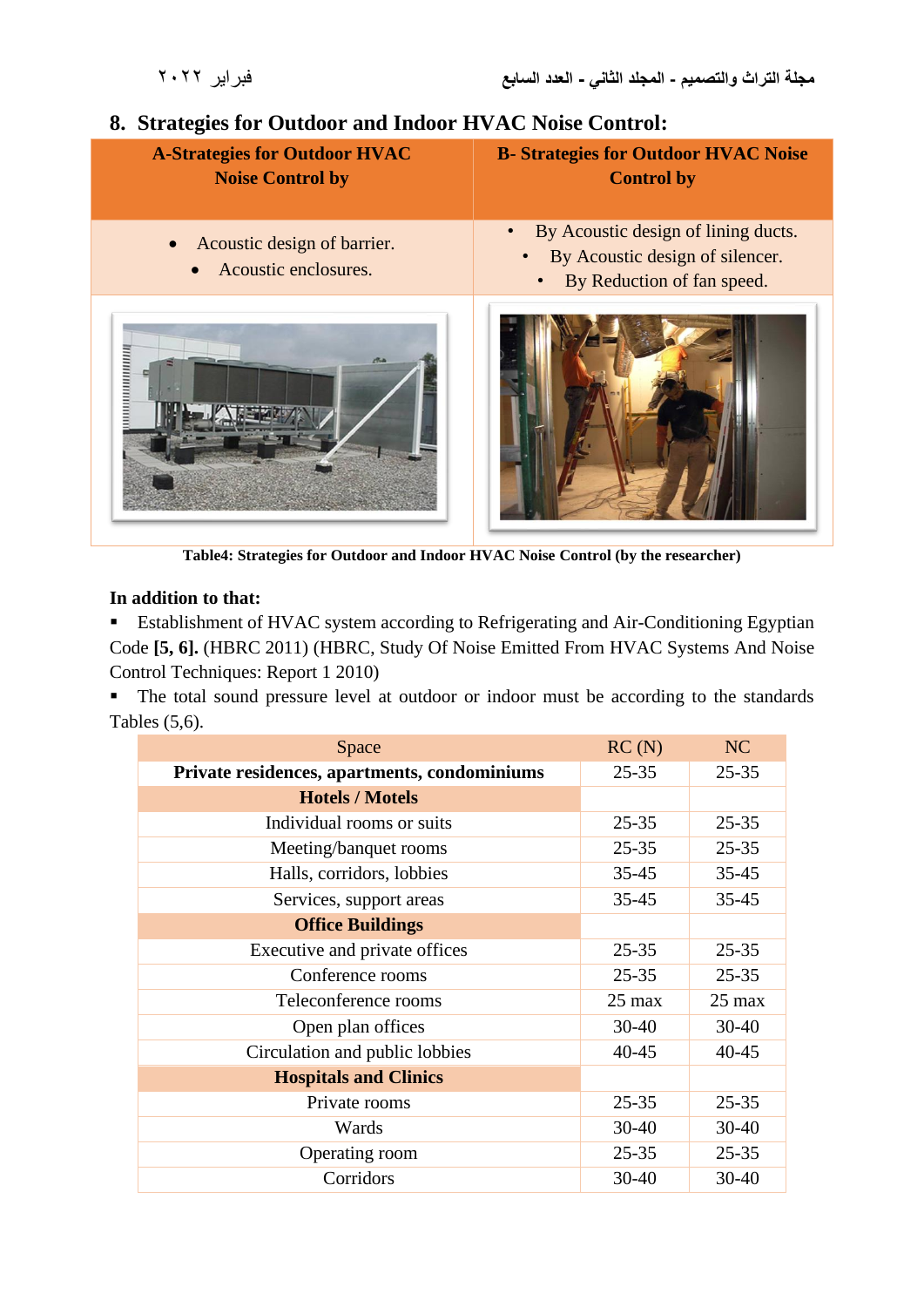| Public areas                                        | $30 - 40$        | $30 - 40$        |
|-----------------------------------------------------|------------------|------------------|
| <b>Performing Arts</b>                              |                  |                  |
| Drama theaters                                      | $25 \text{ max}$ | $25 \text{ max}$ |
| Concert and recital halls                           | A                | A                |
| Music teaching studios                              | $25 \text{ max}$ | $25 \text{ max}$ |
| Music practice rooms                                | $25 \text{ max}$ | $25 \text{ max}$ |
| <b>Laboratories</b>                                 |                  |                  |
| Testing/Research, minimal speech communication      | $45 - 55$        | $45 - 55$        |
| Research, extensive phone use, speech communication | $40 - 50$        | $40 - 50$        |
| Group teaching                                      | $35 - 45$        | $35 - 45$        |
| <b>Mosques, Churches, Synagogues</b>                | $25 - 35$        | $25 - 35$        |
| With critical music program                         | A                | A                |
| <b>Schools</b>                                      |                  |                  |
| Classrooms up to 750 ft <sup>2</sup>                | $40 \text{ max}$ | $40 \text{ max}$ |
| Classrooms over 750 $ft^2$                          | $35 \text{ max}$ | $35 \text{ max}$ |
| Lecture rooms for less than 50                      | $35 \text{ max}$ | $35 \text{ max}$ |
| Libraries                                           | 30-40            | 30-40            |
| <b>Courtrooms</b>                                   |                  |                  |
| Unamplified speech                                  | $25 - 35$        | $25 - 35$        |
| Amplified speech                                    | $30 - 40$        | $30 - 40$        |
| <b>Indoor Stadium and Gymnasiums</b>                |                  |                  |
| School and college gymnasiums and natatoriums       | $40 - 50$        | $40 - 50$        |
| Large seating capacity spaces                       | $45 - 55$        | $45 - 55$        |

**Table (5): Design Guidelines for Sound in the Indoor (HBRC, Study Of Noise Emitted From HVAC Systems And Noise Control Techniques: Report 1 2010)**

|                                        | <b>Permissible Limit for Noise</b> |    |         |           |                        |    |
|----------------------------------------|------------------------------------|----|---------|-----------|------------------------|----|
| <b>TYPE OF AREA</b>                    | <b>Intensity Decibel (A)</b>       |    |         |           |                        |    |
|                                        | Day                                |    | Evening |           | Night                  |    |
|                                        | From                               | To | From    | <b>To</b> | From<br>45<br>40<br>35 | To |
| Commercial, administrative and         | 55                                 | 65 | 50      | 60        |                        | 55 |
| downtown areas                         |                                    |    |         |           |                        |    |
| Residential areas in which can be      |                                    | 60 | 45      | 55        |                        | 50 |
| found some workshops or                | 50                                 |    |         |           |                        |    |
| commercial establishments or which     |                                    |    |         |           |                        |    |
| are located on a main road             |                                    |    |         |           |                        |    |
| Residential areas in the city          | 45                                 | 55 | 40      | 50        |                        | 45 |
| Residential suburbs with low traffic   | 40                                 | 50 | 35      | 45        | 30                     | 40 |
| Residential rural areas, hospitals and | 35                                 | 45 | 30      | 40        | 25                     | 35 |
| gardens                                |                                    |    |         |           |                        |    |
| Industrial areas (heavy industries)    | 60                                 | 70 | 55      | 65        | 50                     | 60 |

**Table (6): Design Guidelines for Sound in the Outdoor (HBRC, Study Of Noise Emitted From HVAC Systems And Noise Control Techniques: Report 1 2010)**

Day from 7 a.m. to 6 p. m &Evening from 6 p.m. to 10 p.m. & Night from 10 p.m. to 7 a.m.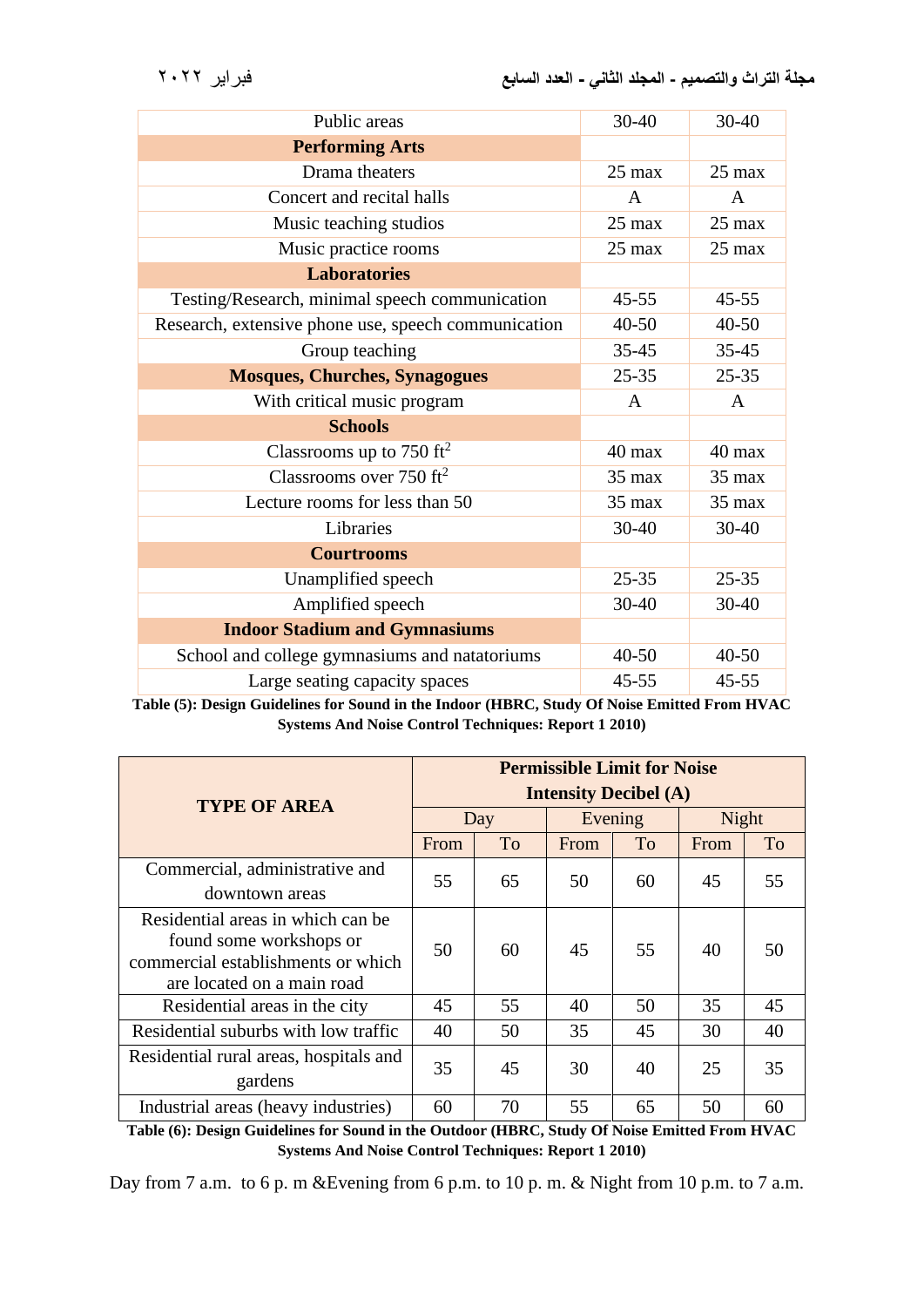## **In HVAC system design, controlling three types of sound propagation are important:**

1. Air-borne noise is transmitted through both interior partitions and the exterior facade. Sources include mechanical rooms (interior), rooftop equipment, and fans exhaustion to the exterior via louvers or stacks. Mechanical equipment noise can also come from neighboring buildings. Control of air-borne mechanical noise can be achieved using appropriate partition construction and detailing, building facade design, site planning, silencers, acoustic louvers, barriers, and selection of quieter equipment.

2. Duct-borne noise travels efficiently through ventilation ducts to any space that is serviced by the system. Duct-borne noise is best reduced at the source by selecting quieter fans or by adding silencers. Duct layouts should incorporate space for silencers. Duct layouts should enhance privacy and sound isolation.

3. Structure-borne noise is caused by vibration from mechanical equipment entering the structure where it can propagate efficiently and be re-radiated as air-borne noise. Structure borne noise is best controlled at the source using rubber or spring isolators and inertia bases. (Y Wen, J Leng, X Shen, G Han, L Sun & F Yu. 2020)

# **9. Conclusion and Recommendations:**

▪ HVAC system is designed to provide its serving occupants the maximum comfort standards.

The sound power generation of given HVAC equipment performing a specific task is best obtained from the fan manufacture's test data.

- Manufacture's test data should be obtained from AMCA, ANSI or ASHRAE.
- General factors should be considered when selecting HVAC equipment and when designing air distribution systems to minimize the noise.

■ The barrier must be done and used according to standard tables published in scientific references or has been measured at the laboratories.

Complete building air-conditioning system acoustical analysis, vibration isolation for equipments especially roof-mounted or upper floors, and effect of equipment at a room to the outer surroundings.

The total sound pressure level at outdoor or indoor must be according to the standards and design guidelines.

Apply Strategies assisting design professionals in predicting the acoustical performance of air-conditioning system during pre-design stage.

# **10.References:**

• Bennet, Clark. 1998. "Philosophical Transactions of the Royal Society of London. Series B: Biological Sciences." *Size and scale effects as constraints in insect sound communication* 353(1367), 407-419.

• Bhatia, A. 2014. "HVAC Systems Noise Control." *Continuing Education and Development Inc* 109.

• Cowan, J. 2014. "Building acoustics." In *Springer handbook of acoustics*, by J Cowan, 403- 442. New York: Springer.